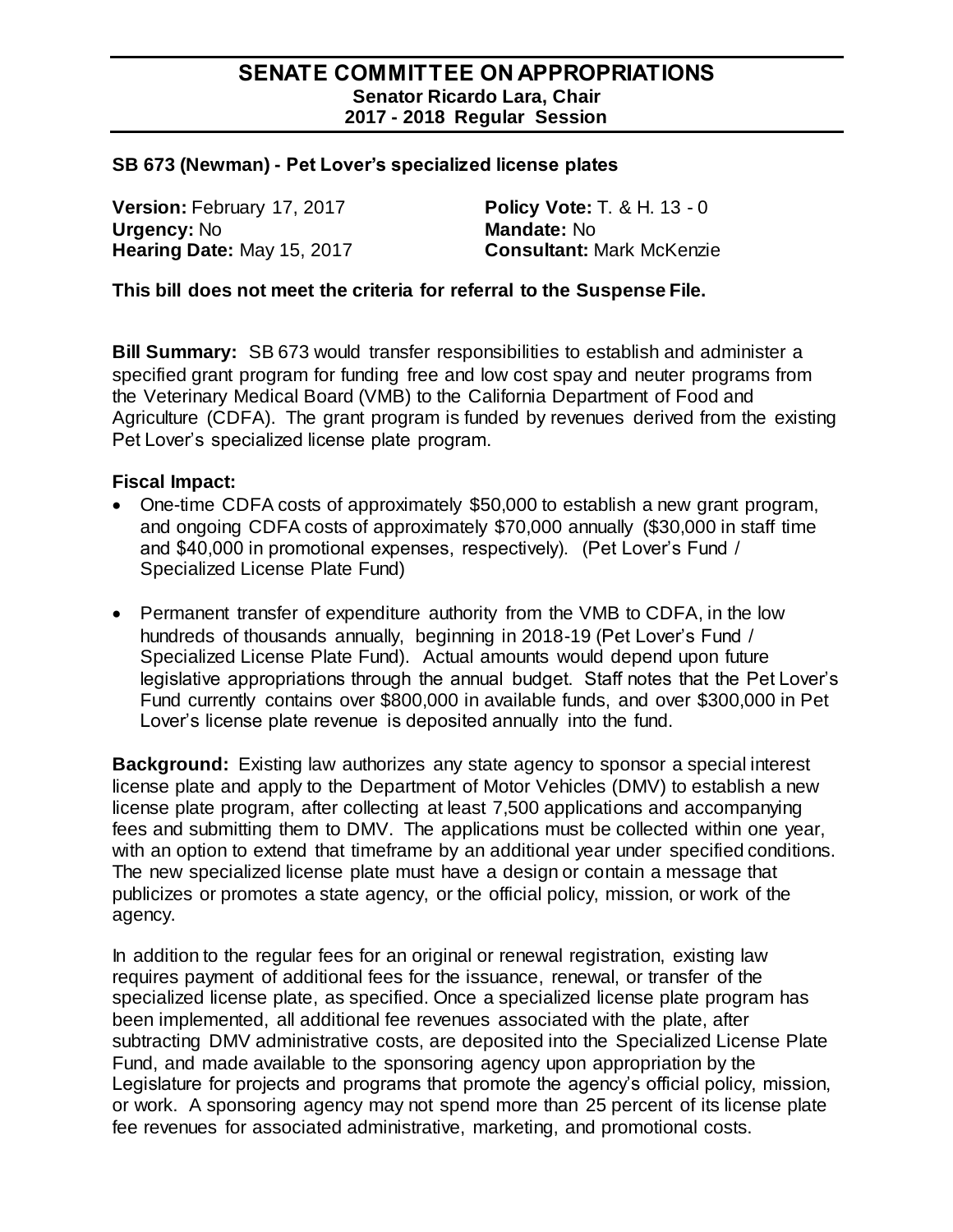The Veterinary Medical Board administratively sponsored a specialized license plate to ensure that there is a permanent source of funding for free and low-cost spay and neuter programs, with the goal of reducing the number of animals that end up in shelters. VMB collected and submitted sufficient applications and fees to DMV in 2013, and DMV began issuing Pet Lover's specialized license plates in September of 2013. DMV indicates that there are currently 7,630 registered Pet Lover's plates, and approximately \$986,000 has been deposited into the Pet Lover's Fund since the program's inception.

Following the establishment of the program, AB 192 (T. Allen), Chap. 497/2015, was enacted, requiring the VMB to determine grant eligibility and application processes, and to provide oversight over grant distribution, but allow for contracting with a qualified nonprofit for general administrative support. That bill also specified that moneys derived from the Pet Lover's plate would be allocated to the VMB, upon appropriation by the Legislature, and required the VMB to allocate those funds to a nonprofit it selects for disbursal to qualifying spay and neuter facilities. AB 192 allowed the nonprofit entity to use up to five percent of funds for its administrative purposes, which must be included as a part of the overall 25 percent limit for administrative costs.

The VMB received a direct legislative appropriation of all available funds derived from the Pet Lover's plates in 2014 (approximately \$164,000), and a permanent budget augmentation of \$150,000 annually, beginning in 2015-16, to fund a program for distributing grant funds to qualifying spay and neuter facilities. That program has not been successfully implemented to date (see staff comments).

**Proposed Law:** SB 673 would transfer responsibility for establishing and administering a grant program for funding grants to providers of free or low cost animal sterilization services from the VMB to CDFA. Specifically, this bill would substitute CDFA in place of the VMB as the recipient of Pet Lover's license plate revenues, and the entity responsible for establishing the parameters of the grant program and providing oversight. The bill would also authorize CDFA, rather than require the VMB, to allocate the funds to a nonprofit organization for disbursing funding to grant recipients.

**Related Legislation:** AB 192 (Allen), Chap. 497/2015, required revenues derived from the Pet Lover's specialized license plates to be allocated to the VMB, upon appropriation by the Legislature, for disbursement by a nonprofit organization selected by the VMB to fund grants to providers of no-cost or low-cost animal sterilization services.

SB 1323 (Lieu), Chap. 375/2014, made a one-time appropriation of any moneys in the Specialized License Plate Fund derived from Pet Lover's specialized license plates as of the bill's operative date to the VMB for the purpose of funding grants to providers of no-cost or low-cost animal sterilization services.

AB 610 (Solorio), Chap. 9/ 2012, provided VMB an additional 12-month period to meet the 7,500 application threshold necessary to establish a specialized license plate.

**Staff Comments:** Although DMV began issuing Pet Lover's plates in late 2013, the VMB has experienced difficulties establishing and implementing the program; the VMB